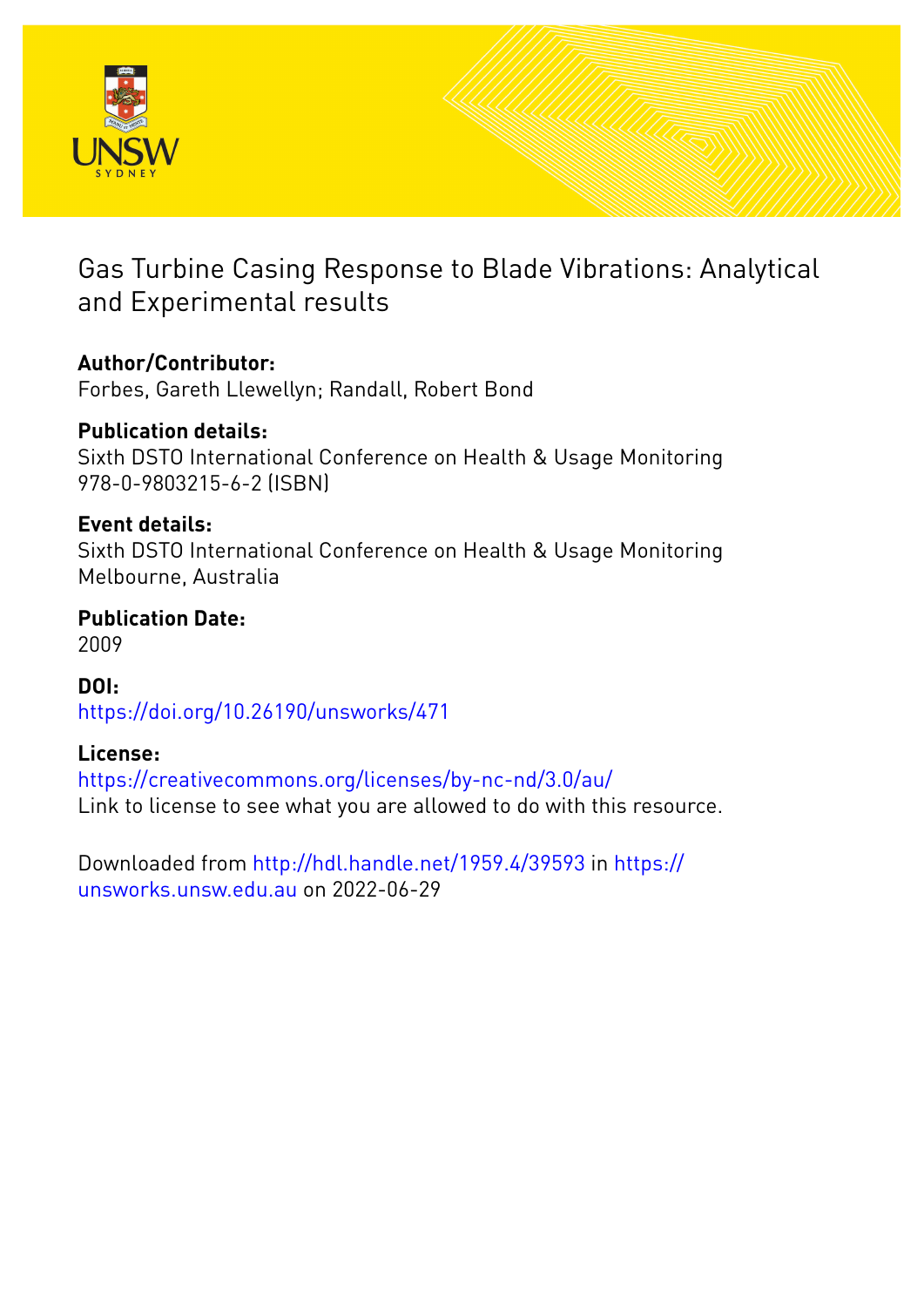# **Gas Turbine Casing Response to Blade Vibrations: Analytical and Experimental results**

Gareth L. Forbes, Robert B. Randall

*School of Mechanical and Manufacturing Engineering, University of New South Wales, Sydney, NSW, 2052, Australia* 

#### **Abstract**

The non-intrusive measurement of blade condition within a gas turbine would be a significant aid in the maintenance and continued operation of these engines. Online condition monitoring of the blade health by non-contact measurement methods is obviously the ambition of most techniques, with a number of methods proposed, investigated and employed for such measurement. The current dominant method uses proximity probes to measure blade arrival time for subsequent processing. It has been recently proposed however, that measurement of the turbine casing vibration response could provide a means of blade condition monitoring. The casing vibration is believed to be excited pre-dominantly by (i) the moving pressure waveform around each blade throughout its motion and (ii) the moments applied by the stationary stator blades. Any changes to the pressure profile around the rotating blades, due to their vibration, will therefore in turn affect these excitation forces.

Previous work has introduced an analytical model of a gas turbine casing, and simulated pressure signal associated with the rotating blades. The model has been extended in this paper to more closely represent a commercial gas turbine with experimental verification being presented for various aspects of the analytical modelling procedure.

**Keywords:** Gas turbines, forced response, casing vibrations, rotor blade vibrations.

#### **Introduction**

The internal components of gas turbines operate under the extreme conditions of high stress and temperatures. The main working surfaces inside a turbine engine encountering these conditions are the multiple rotor and stator blade rows. It is of no surprise that analysis of the stress and heat transfer ability of these components has continually been subject to research and development to improve engine design and operating life.

Measurement and modelling of blade vibrations has developed for two main applications, determination of stress levels induced by the blades' dynamic motion and to quantify blade condition. Analytical [1] and more recently computational [2] models have been developed to determine forced blade motion and stresses taking into account effects such as; wake passing, blade tip vortices as well as structural and aerodynamic loadings on blades.

The current dominant blade vibration measurement method, in the aero-industry [3, 4], during the engine development phase, is blade tip timing (BTT). BTT is achieved through proximity probe measurements obtaining the arrival time of blades at different points around the casing periphery. BTT methods are currently able to satisfactorily measure asynchronous, non-integer multiples of shaft speed, and blade vibrations due to rotating stall, flutter and compressor surge, but require two transducers, perforating the casing, for each blade row. However, no single method is able to fully characterise the vibration parameters of blades in service [5].

An alternative method has been proposed for non-intrusive measurements of blade vibrations by means of external accelerometer measurements on the casing of a gas turbine [6-8]. Investigation into the response of a turbine casing under the influence of operating pressure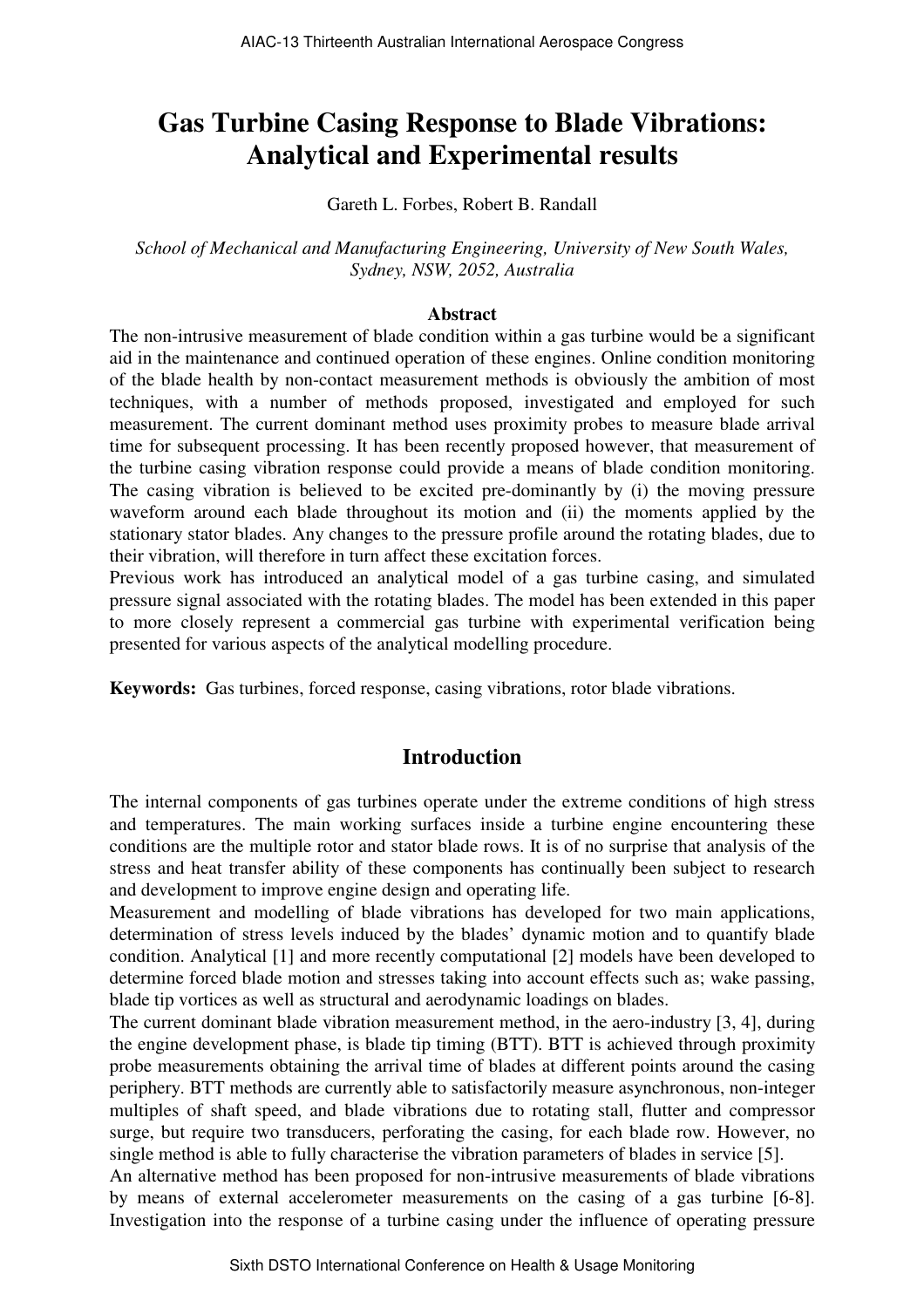conditions was first undertaken in [9], with the correlation between measured internal pressure signals and casing vibration measurements shown. Further investigations by the same author have been conducted into the use of unsteady wall pressure signals for blade fault identification in [10] with the extension to CFD simulation of blade faults in [11, 12]. The preceding works have dealt solely with the deterministic periodic forced vibrations. It is thought this is driven by the fact that it is these periodic forces that usually are the most destructive forces within an engine and can cause large deflections and blade stresses. It is however well understood that the operating conditions inside a gas turbine are highly turbulent, due to a wide variety of influences including but not limited to; ingested turbulence, turbulent boundary layer flow, wake interaction, reversed flow and tip vortex flow.

Measurements of the casing wall pressure and vibration signal have been taken from a simplified experimental turbine test rig and are presented within this paper. An analytical simulation of the internal pressure signal is also compared to the experimental measurements. Although the aim of this study is to highlight the ability to obtain blade vibration information from casing vibrations, a comparison between the measured and analytic signal is primarily done on the pressure signal. Both wall pressure and casing vibration signals should contain the same essential information, which will be discussed further in later sections, however in this case the measurement and interpretation of the pressure signal is less complex than the casing vibration response measurements. Conversely in practice, the ease of making pressure measurements is much less than for accelerometer measurements, since pressure transducers require perforation of the casing and operate in a much harsher environment. Furthermore, the analysis and results within this paper deal predominantly with the effects of the random fluctuations on the mean periodic flow, and it is shown that after separation of the dominant periodic components that the stochastic portion of the pressure and casing measurements contains key information on blade vibrations.

## **Pressure Generation**

Flow over the rotor and stator blade aerofoils in a turbine causes high and low pressure forces to act over the blade surfaces. These high and low pressure profiles then interact as the pressure distributions around the rotor blades rotate around, causing fluctuating pressures on the casing surface, as well as interacting with the stationary pressure profiles around the stator blades. Shown schematically in Fig. 1 is the first harmonic of the pressure profile around a set of rotor blades. It can be seen that the pressure on the surface of the casing will therefore vary harmonically with the rate at which blades pass that point, i.e. the blade passing frequency, BPF.

#### **Blade forced response**

It has been stated at the beginning of this section that the pressure profiles around both the stator and rotor blades will cause a fluctuating pressure on the surface of the casing due to blade passing frequency. Additionally as the rotor blades rotate around the engine they will in turn also be influenced by the varying pressure profile and wakes from the trailing edges of leading stator rows, schematically shown in Fig. 2. The fluctuating forces on the rotor blades will now cause them to vibrate due to the fluctuating pressure, which is driven at the rate which the rotor blades pass through this changing pressure field, i.e. stator passing frequency, SPF.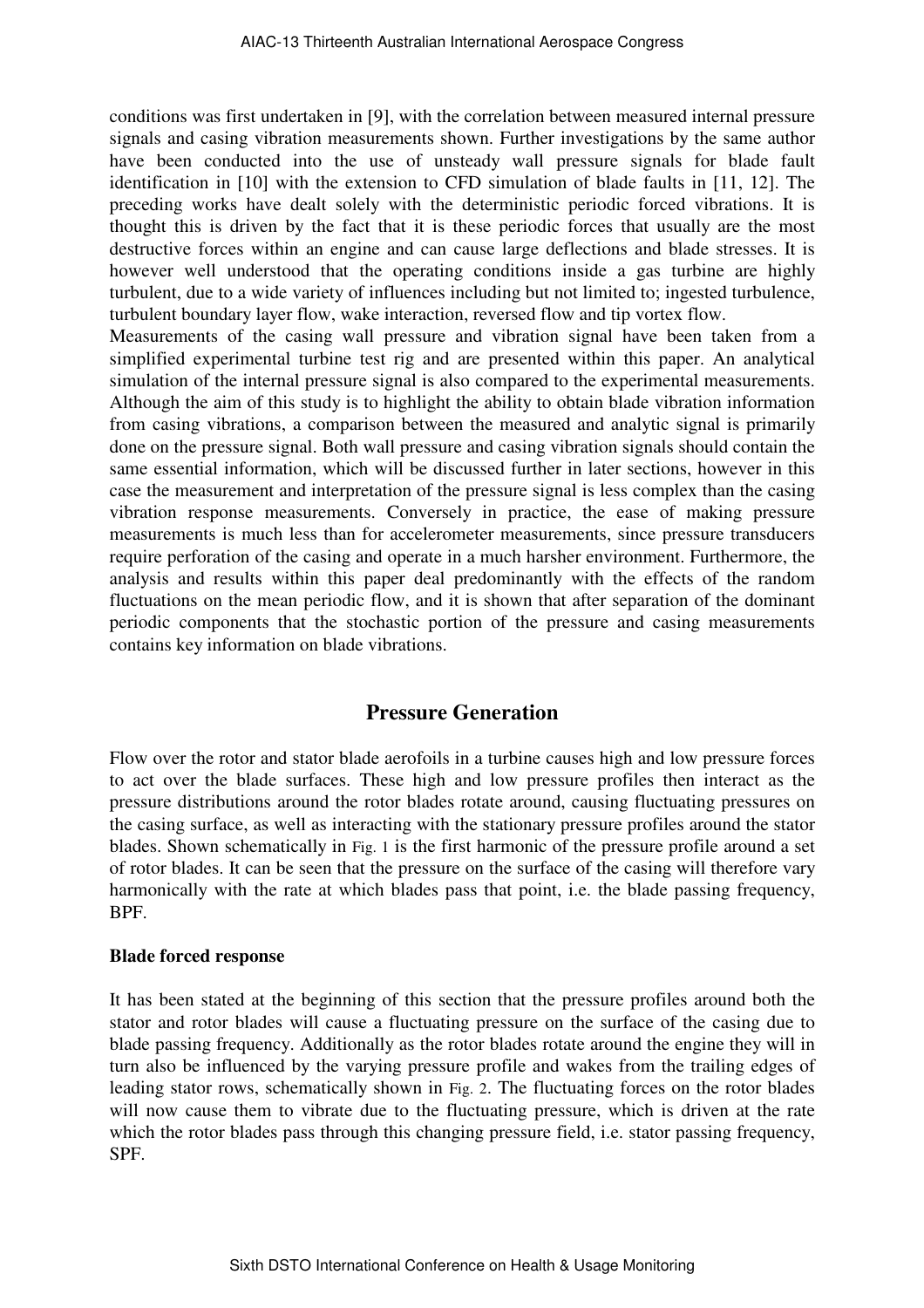

Fig. 1 Cross sectional schematic of turbine casing, blades and pressure profiles. The dashed lines represent blade motion. Note: only 6 blades shown

The pressure acting on rotor blades downstream of a stator blade row has been shown to have, in general, a damped impulse shape [13] (obviously this varies widely and is dependent on the specific turbine). Turbo-machinery flow conditions are however inherently turbulent, with background turbulence intensity levels often reported to be approx. 3-4%, and turbulence within the wake region often five times greater than the background turbulence [14, 15]. It is also noted that the frequency content of turbulence within a gas turbine will be somewhat band-limited; however in the context of this work the turbulence was assumed to be completely broadband.

The forces acting on the rotor blades are therefore modelled as a raised cosine with a period of half the stator blade passing frequency, refer to Fig. 3, and modulated by random fluctuations due to turbulence. The Fourier series expansion of the force on the 'r<sup>th,</sup> blade can be expressed as:

$$
f(t)_{r} = F_0(b(t)+1)\left\{\sum_{i=0}^{\infty} A_i \cos\left[i\left(\omega_{\text{spf}}t + \gamma_{r}\right)\right]\right\}
$$
 (1)

$$
\gamma_r = \frac{2\pi s (r-1)}{b} - \text{round}\left(\frac{s (r-1)}{b}\right) 2\pi \tag{2}
$$

where  $A_i$  are the Fourier coefficients,  $\omega_{\text{spf}}$  is the stator passing frequency,  $b(t)$  is the uniformly distributed random variable with a zero mean and a deviation of  $\pm 7.5\%$ , with *s* the number of stator blades and *b* the number of rotor blades.

The rotor blades are modelled as a simple oscillator, i.e. a single degree of freedom spring mass damper system being an adequate model for blades with well separated modes [16]. Only the solution for the stochastic portion of both the blade motion and pressure force will be obtained in this study for brevity; this is also the portion of the signal that contains the most useful information. Derivation of the solution for the deterministic portion can however be found in [6].

The solution for the motion of the  $'r^{\text{th}}$  blade can therefore be shown to be:

$$
X(f)_{r} = H(f)_{r} F(f)_{r}
$$
 (3)

where capitalization refers to the Fourier transform of the corresponding time signal and  $H(f)$ <sub>r</sub> is the transfer function of the ' $r<sup>th</sup>$ ' blade being: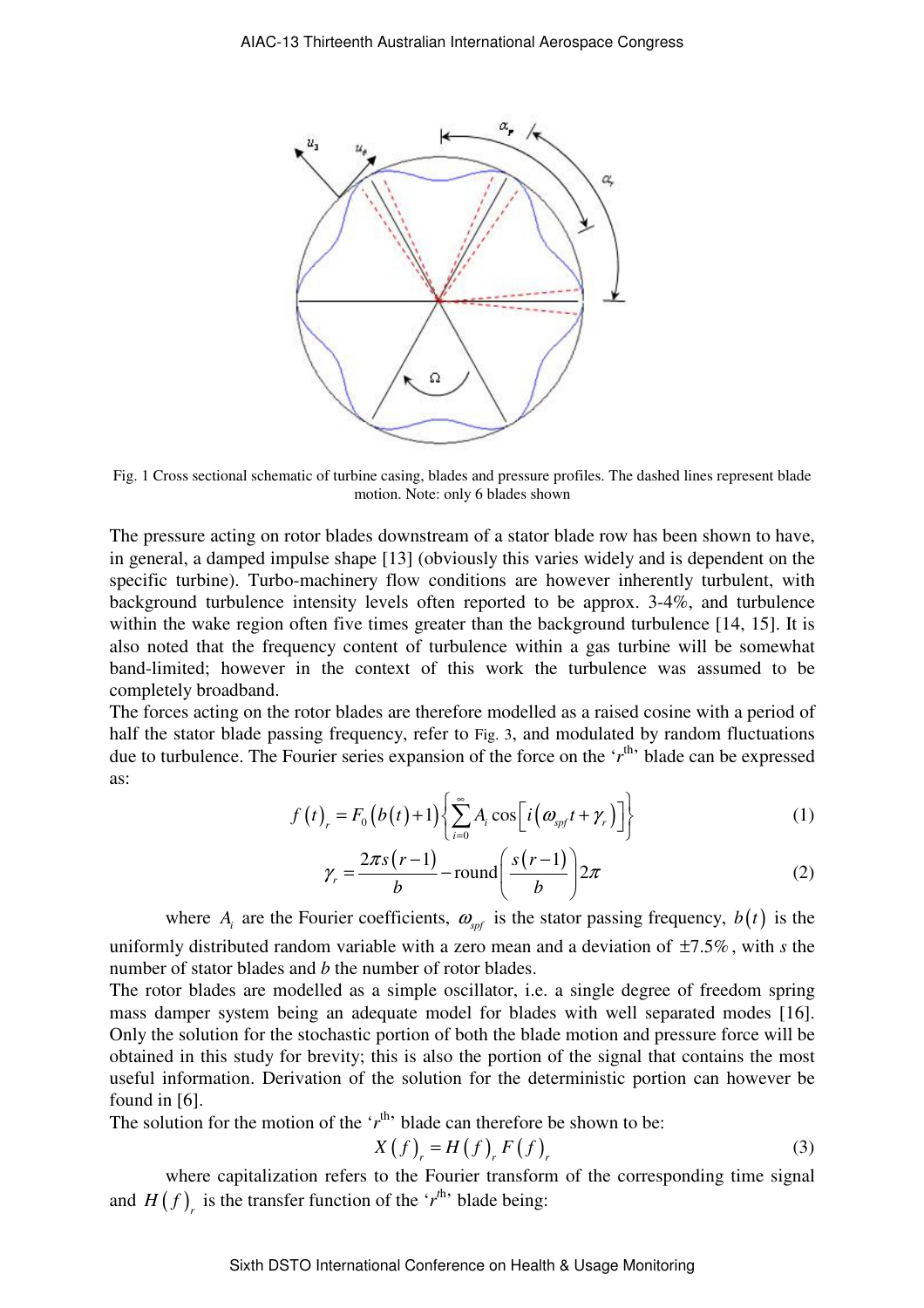$$
H\left(f\right)_{r} = \frac{A_{r}}{\left(\omega_{nb}^{2} - \omega^{2}\right) + 2\zeta_{2}j\omega_{nb}\omega}
$$
\n<sup>(4)</sup>

 $A_r$  being the gain factor for the ' $r^{\text{th}}$ ' blade.



Fig. 2 Wake interaction between stator (1) and rotor (2) blade rows



Fig. 3 blade forcing function, purely deterministic (a), with random fluctuations (b)

#### **Pressure on casing surface**

The pressure generated on the casing surface will be affected by the motion of the blade. This will now cause the pressure around the rotor blades to vary due to the blade motion, with the blade pressure profile following the blade motion as it vibrates about its equilibrium position. The pressure from the  $r<sup>th</sup>$  blade is once again modelled as a raised cosine with half a period of one rotor blade spacing, with the Fourier expansion given as:

$$
P_r = \sum_{i=0}^{\infty} A_i P_i e^{i\theta \left[\theta - \Omega t - x(t)\right]r - \alpha_r}
$$
\n(5)

Note that Eqn. (5) is a rotating sinusoidal pressure with the phase modulated by the blade motion  $x(t)$ .

Sixth DSTO International Conference on Health & Usage Monitoring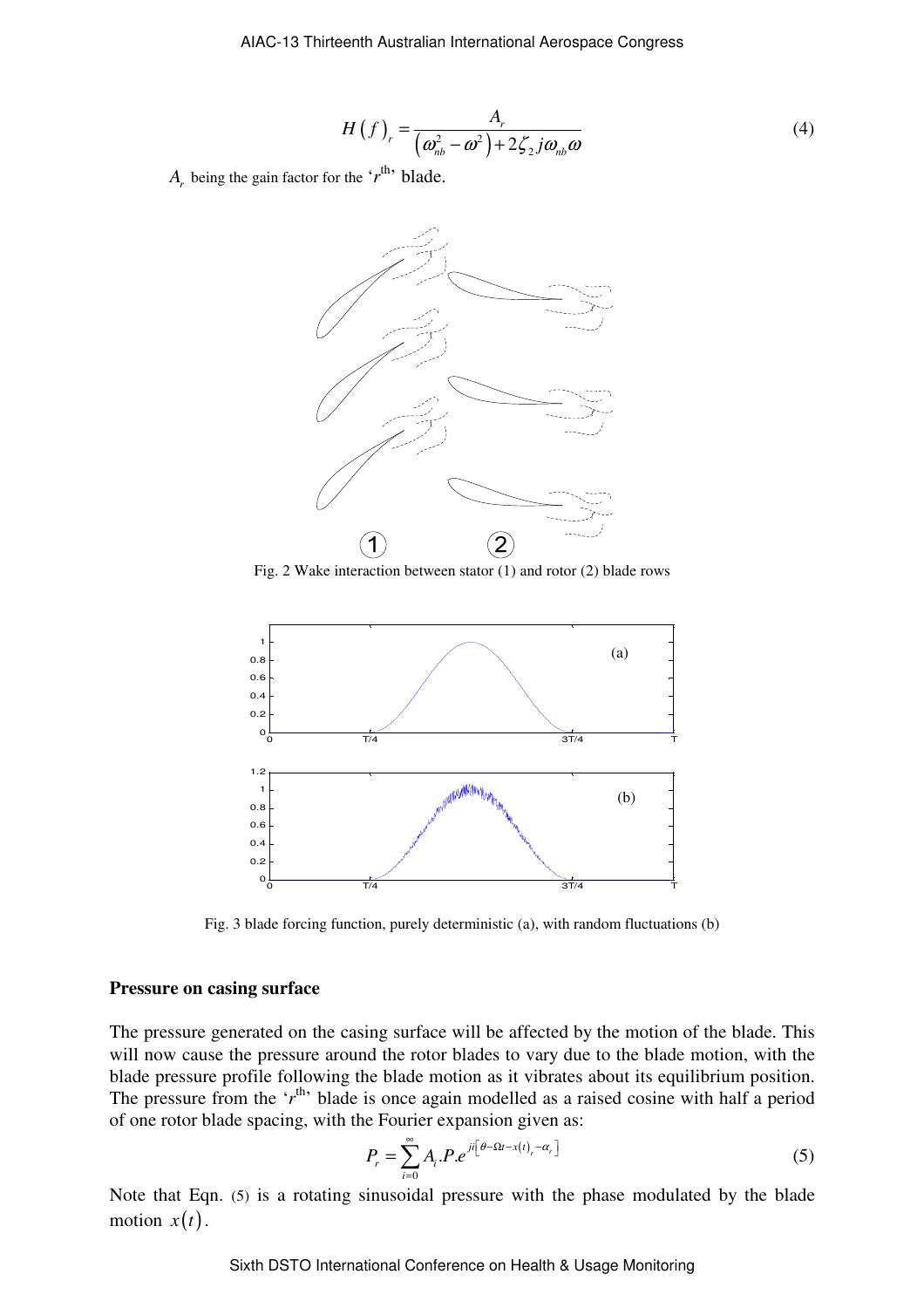## **Experimental Setup and Measurement**

The test rig consists of a 19 flat blade rotor arrangement driven by an electric motor which is currently capable of running at speeds up to 2500rpm. A toroidal ring in front of the bladed arrangement, supplied with high pressure air, provides six jets which act like trailing edge flow from upstream stator blade rows exciting the rotor blades at multiples of shaft speed. A microphone and accelerometer are located in the vertical plane above the blade on the casing. Measurements were taken with a shaft rotational speed of 2000 rpm, and analyzer sampling rate of 65.536 kHz of which the useful frequency range is 25.6 kHz.



Fig. 4 Experimental test rig. (1) Air jets located on a toroidal ring which is supplied with high pressure air. (2) location of microphone and accelerometer mounting.



Fig. 5 Flowchart of measurement post processing

Shown in Fig. 5 is the flow chart of the data measurement and post processing of the measured signal. The measured signal was re-sampled in the angular domain with an integer number of

Sixth DSTO International Conference on Health & Usage Monitoring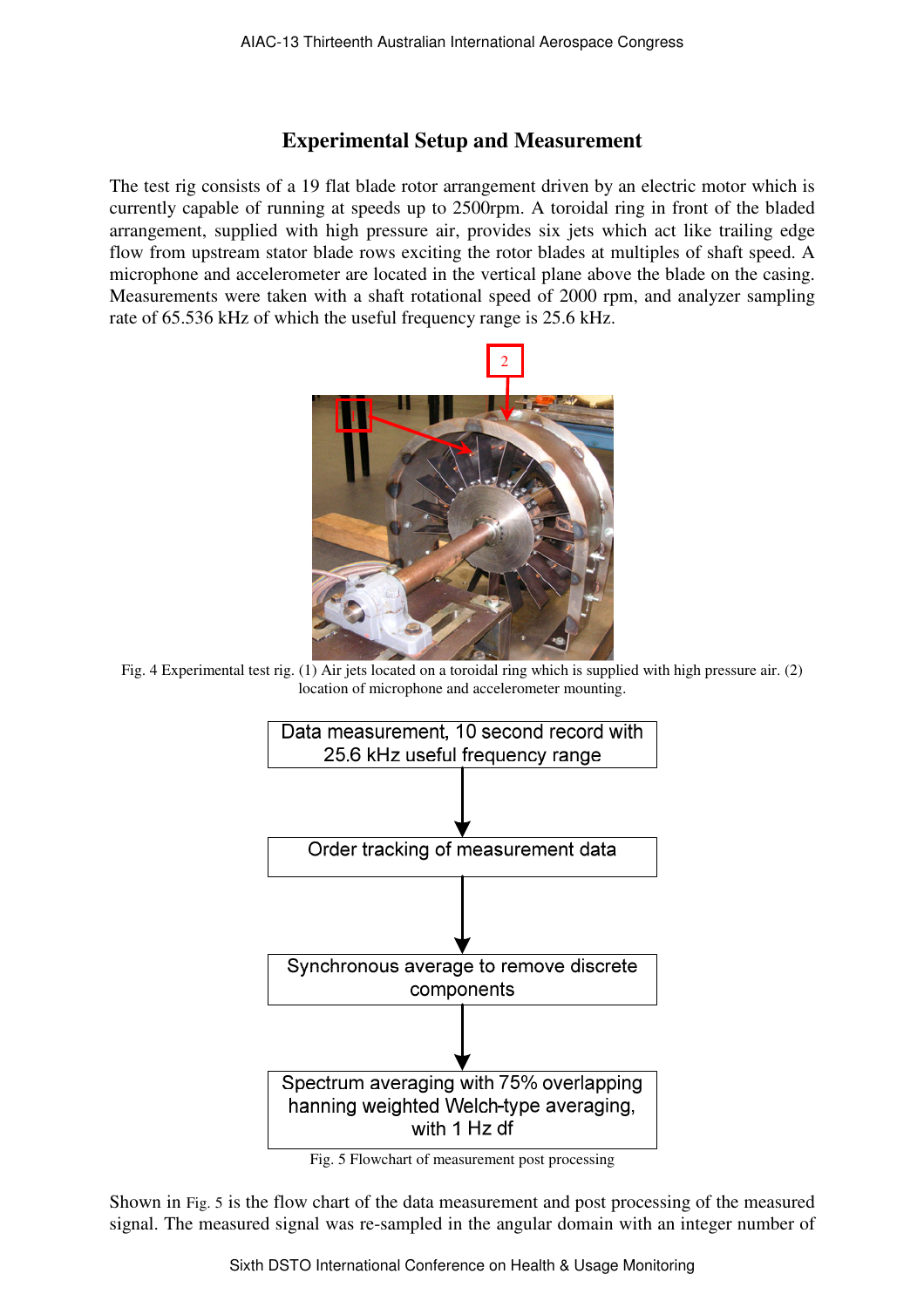samples per revolution, triggered by a measured once per-rev tacho signal, often referred to as order tracking. This has the advantage that the re-sampled signal can have fluctuations due to changes in shaft speed easily removed. This is done by time domain synchronous averaging the order tracked signal, with a period equal to shaft speed this also allows separation of the discrete and random components. The power spectrum was then calculated using a hanning weighted, 75% overlapping, Welch-type averaging, resulting in a spectrum with 1 Hz frequency resolution.

#### **Results**

Experimental results were obtained for an input shaft speed of 2000 rpm, with measurement of casing wall pressure, casing acceleration and tacho signal. Analytical results are also shown for the simulated pressure signal, for the same operating conditions as the experimental test rig; i.e. 19 rotor blades, 6 stator blades, and 2000rpm shaft speed.

The power spectrum, over a limited range of the measured pressure and acceleration signals can be seen in Fig. 6. The residual signal is overlaid on the synchronously averaged discrete signal. The discrete signals can be seen to be made up of multiple discrete peaks at harmonics of shaft speed, with the largest peak at a multiple of BPF. The residual signal in Fig. 6(a) can be seen to be relatively flat with double peaks either side of multiples of shaft speed, the zoomed spectrum in Fig. 7 shows this more clearly. The same overall structure of the residual signal is apparent in the casing vibration signal, with the addition of broad structural resonance peaks, indicated by the arrows. This is the fundamental difference in the results which are seen between the pressure and casing vibration signals. This is owing to the fact that the casing vibrations are driven by the internal pressure force, so the casing vibrations should resemble the pressure signal after it has passed through the structural transfer function, a Linear Time Invariant Filter.



Fig. 6 (a) PSD of measured pressure signal, separated discrete and residual signal overlaid on each other, (b) measured casing acceleration signal. Arrows indicate the structural resonance peaks in the acceleration signal.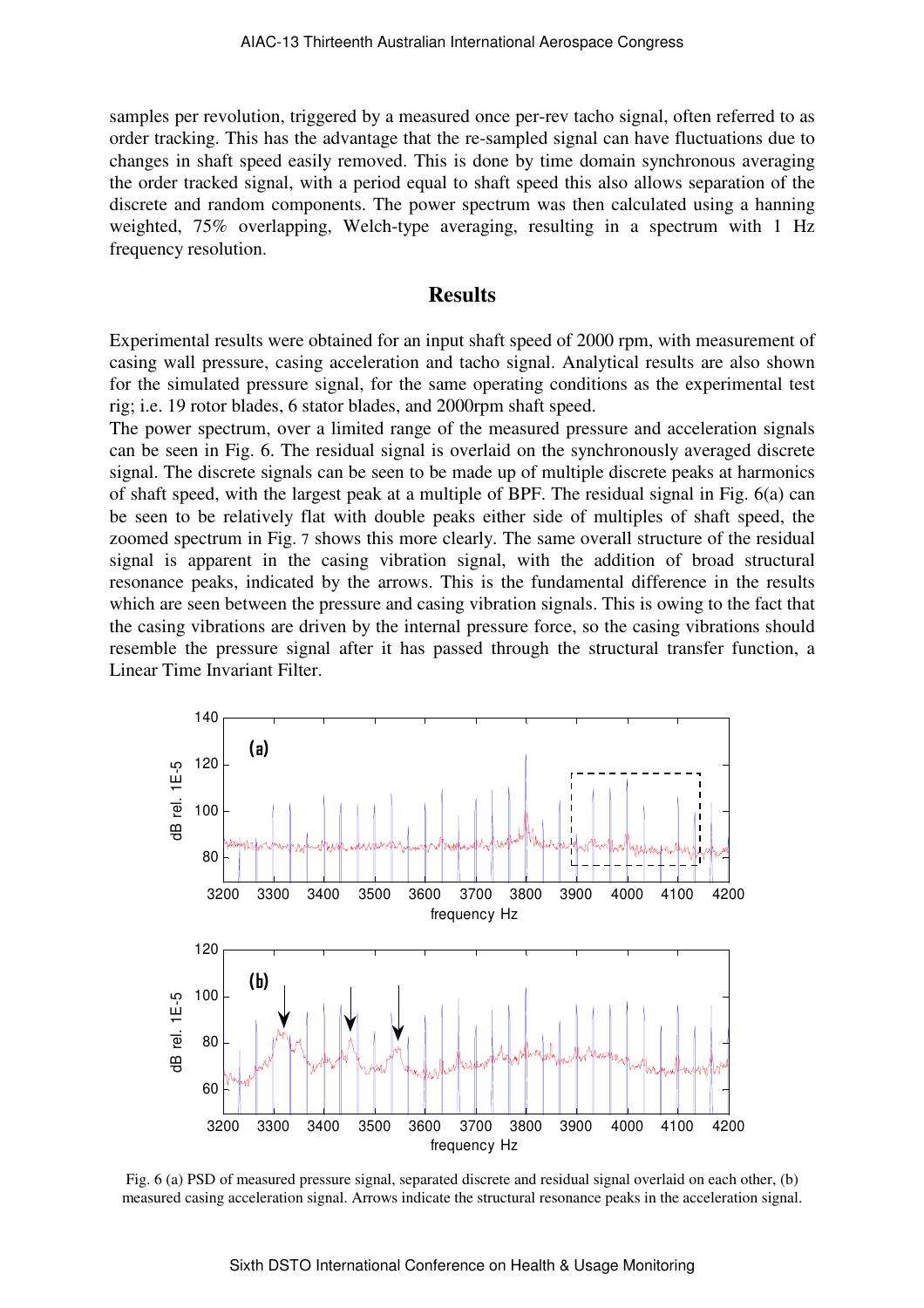The zoomed spectrum shown in Fig. 7, highlights the narrow band peaks centred around multiples of shaft speed. Shown by the solid vertical lines are the  $118 - 125$  multiples of shaft speed, the other vertical dashed lines show the corresponding half multiples of shaft speed  $\pm$ the blade natural frequency, ie.  $118.5 - 125.5 \pm$  blade natural frequency.

There is a discrepancy between the measured pressure signal and that which is modelled in accordance with the earlier derived pressure signal. Fig. 8 shows the simulated pressure signal, which contains the same sets of two narrow band peaks. However they are shifted by an amount of half shaft speed, i.e. they are centred around whole numbers of shaft speed; shown is  $118 - 125$  times shaft speed  $\pm$  blade natural frequency. It is believed this difference can be explained by discrete frequencies which exist at half multiples of shaft speed in the experimental results, as seen in Fig. 9. The discrete frequencies in Fig. 9 are extracted by taking the synchronous average of the angular re-sampled signal at double the shaft speed period. As can be seen in Fig. 9 the half shaft speed harmonic and particularly the one and a half shaft speed harmonic are of the same order as the integer multiples of shaft speed. The existence of these half order discrete shaft order harmonics, presumably caused by parametric excitation, could then cause this modulation, or half shaft speed shift which is not at present allowed for in the theoretical model.

Despite the differences between the results, the important ability to determine the blade natural frequency is still able to be established, which can be estimated by the space between these two narrow peaks. The difference between the two narrow peaks can be shown to be:

$$
diff = 2 \times B \quad [6]
$$

The value of 'q' can be found by plotting the diff value verses 'q' and observing where the plot passes through zero. This however requires knowledge of the blade natural frequency to at least within shaft speed.

In these results, the space is on average 5 Hz, and the blade natural frequency is known to be around 117 Hz, from measurements taken while the shaft is stationary [17]. A blade natural frequency can thus be calculated to be approximately 119 Hz. This corresponds well with the expected increase in natural frequency which would result from centrifugal stiffening.



Fig. 7 Zoomed spectrum of the measured residual pressure signal. Vertical line at shaft speed spacing, vertical  $--$  line at shaft speed – blade natural frequency, vertical  $--$  line at shaft speed + blade natural frequency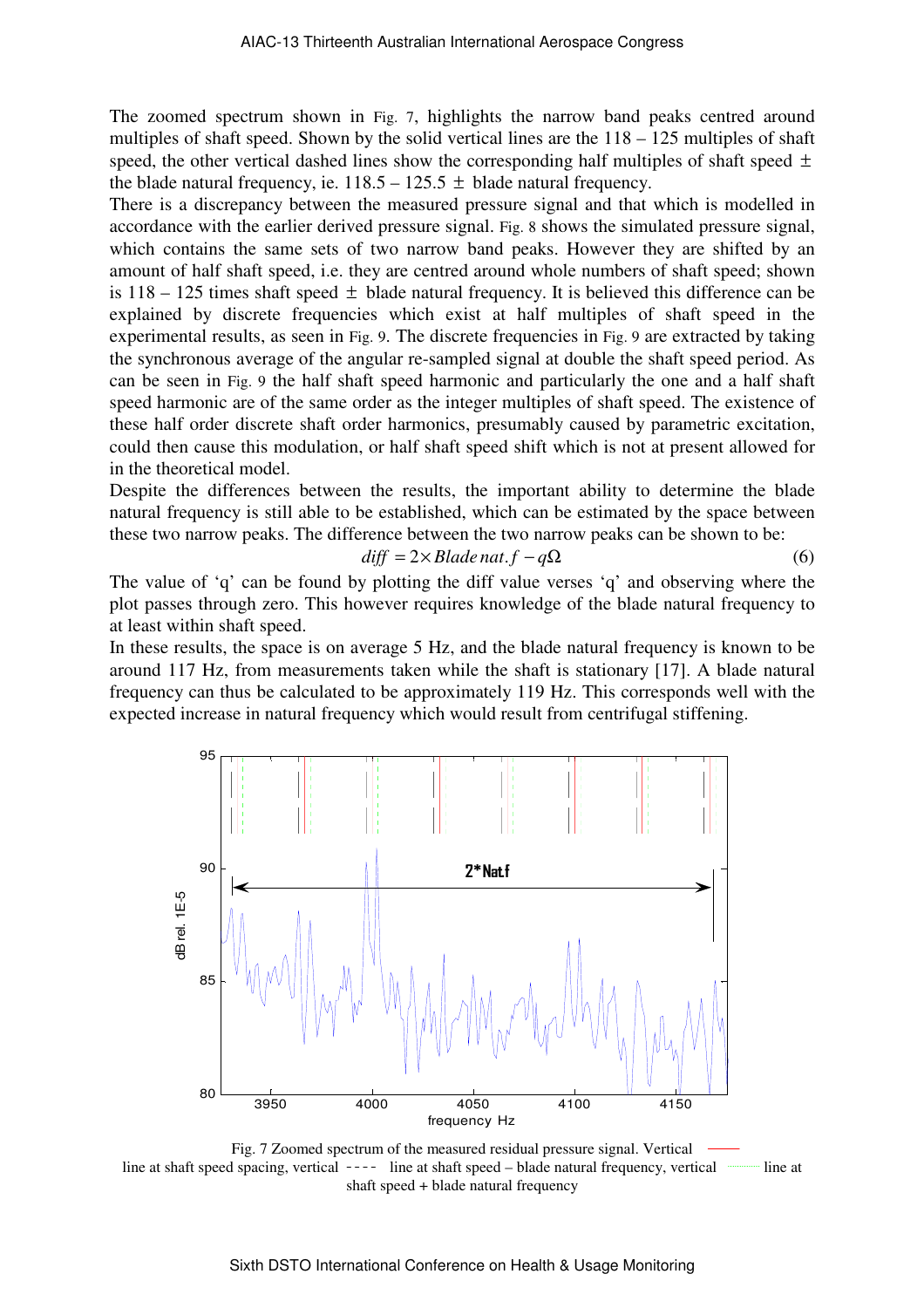

Fig. 8 Zoomed spectrum of the analytic residual pressure signal. Vertical line at shaft speed spacing, vertical  $---$  line at shaft speed – blade natural frequency, vertical interval ine at shaft speed + blade natural frequency.



Fig. 9 Spectrum of the discrete synchronous average components, with synchronous average length twice shaft speed length

#### **Conclusions**

Measured casing wall pressure and casing vibrations have been presented along with the analytical formulations of the internal pressure signal for a simplified turbine test rig. Results for the simulated pressure signal shown here and in previous work [7, 8] have been shown to contain the same signal features as those which have been measured, namely; discrete peaks at multiples of shaft speed and narrow band peaks at multiples of shaft speed  $\pm$  blade natural frequency, although there currently exists a half shaft speed frequency shift between the two results which is thus far not fully explained. Despite this discrepancy, the important feature of

Sixth DSTO International Conference on Health & Usage Monitoring